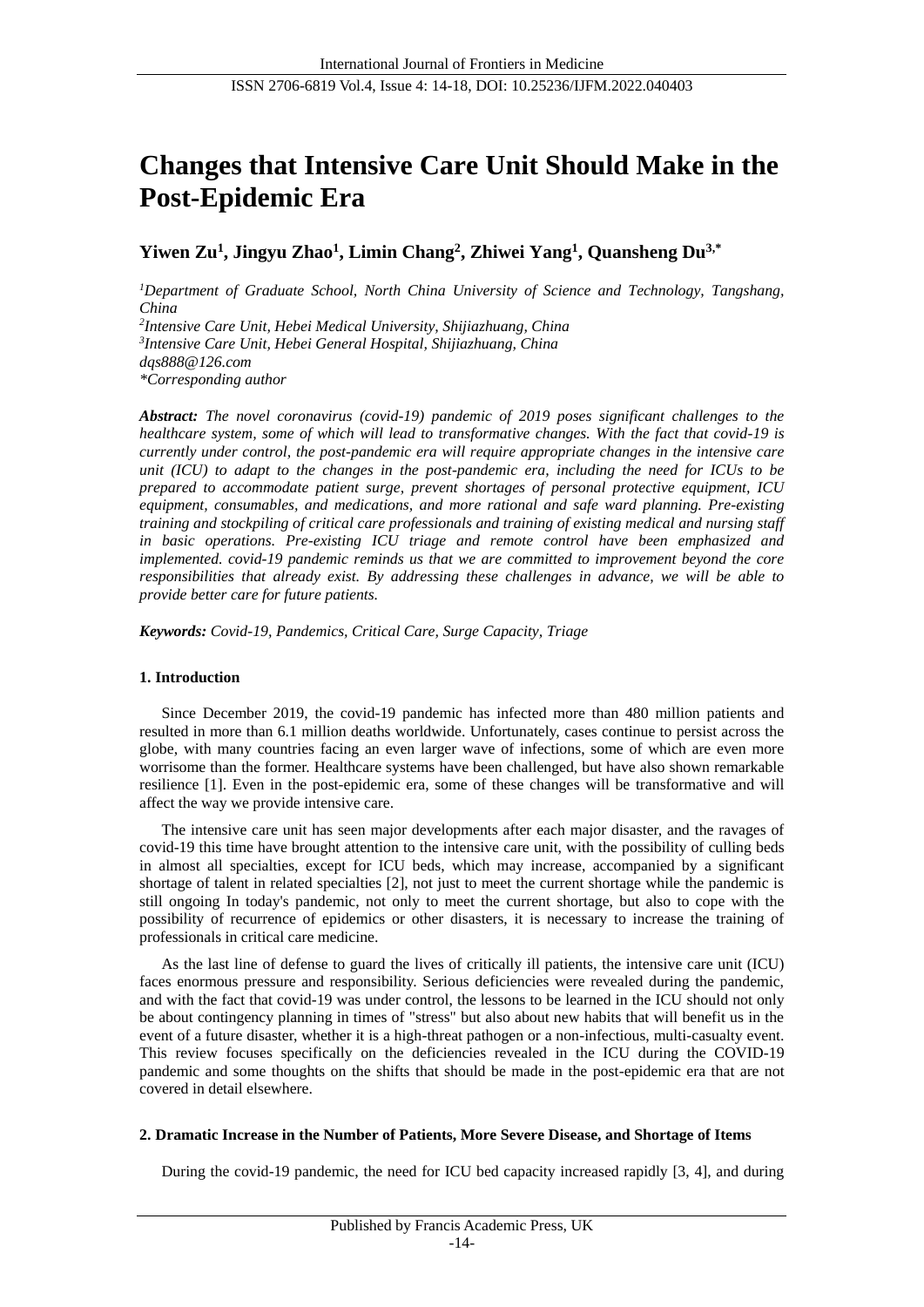the first wave of the pandemic, health care workers used a variety of temporary methods to expand ICU bed capacity. Although these methods helped to weather the crisis, they still faced logistical challenges, including inadequate medical gas outlets, insufficient electrical capacity, poor patient visibility, poor infection control conditions, and differences in maintaining separation between covid-19 and non-covid-19 patients. In addition to this, the lack of ventilators and a severe shortage of medical staff were key considerations.

Additional equipment and items that were lacking during the peak of the pandemic - including but not limited to personal protective equipment, monitoring systems, intravenous supplies, and medications - also contributed to significant patient morbidity and mortality and limited the number of patients who could receive effective critical care . The lack of 50cc syringes, closed tracheal inhalation systems, and disposable respiratory circuits was equally evident during the peak of the pandemic, necessitating the ongoing evaluation of high-utilization materials to prevent shortages [5].

In the post-pandemic era, even though the surge in patients is not as pronounced as during a pandemic, ICUs are still at risk of covid-19 recurrence, and with the aging population, the proportion of critically ill elderly patients in the perioperative period and after organ transplantation has increased significantly, as well as the increasing health needs of the population, ICUs need to be equipped with additional beds and facilities, and a possible solution to this assessment is Create "alternate ICUs" where non-intensive care units (such as emergency rooms, post-anesthesia care areas, or even regular wards) can be designed to be converted into ICUs when needed, ideally physically connected to or close to "regular" ICUs. These "back-up ICUs" should be pre-selected; should have appropriate infrastructure, including medical gases, suction and infection control facilities; and should allow for rapid installation of cardiac function monitoring and cardiopulmonary support. Once there is a surge of critically ill patients, the "backup icu" can be restored to its original function [6]. In addition to this, there is a need for adequate supplies of commonly used high-utilization materials in the ICU, and it is necessary to continuously assess high-utilization materials to prevent unpredictable shortages [7].

In the context of having experienced a pandemic, we need to develop comprehensive lists of required essential supplies and equipment that may also be applicable to the covid-19 population, and it is important to note that the duration of mechanical ventilation and hospital stay in covid-19 patients may be longer than in infusion patients, so that in the event of another covid-19 pandemic (or other bacterial or viral pandemic) the original inventory may be underestimated. And in the context of a pandemic, many supply chains may be disrupted and there is a clear inventory and advance knowledge of which supplies may be depleted, and if they cannot be replenished, either devices or drugs should be replenished or alternatives identified as early as possible.

#### **3. A Safer ICU Unit**

The covid-19 pandemic exposed the limitations of the current ICU design model. One issue is the use of single rooms and centralized wards, where single rooms can provide more privacy and higher patient and family satisfaction, reduce the likelihood of cross-contamination with other patients, and reduce the risk of psychiatric disorders [8, 9]. However, the availability of single rooms varies widely between ICU and between countries [10], and in addition, in a pandemic, there are never enough single rooms, and even temporary square-cabin hospitals are created due to lack of beds. When the patient-to-nurse ratio is high, which is the general situation in resource-poor settings and may occur in resource-rich settings during a pandemic, then closed single rooms may increase the risk to patients due to reduced visibility and clutter of hearing alarms. In these situations, centralized ward management offers the advantages of lower operational costs, efficient use of health care resources and limited personal protective equipment (PPE) savings [11], and the concepts of single rooms and centralized wards are not mutually exclusive, as single rooms can be used to handle two patients in "normal times", provided appropriate infrastructure is in place. This facilitates the expansion of the capacity of the intensive care unit.

Another issue is the placement of patient equipment. Traditional ICU design places equipment around the patient's bedside. This forces the ICU physician or nurse to frequently enter the room for non-patient contact reasons, such as viewing waveforms, adjusting equipment settings, or responding to alarms. In a pandemic, this type of work may increase the consumption of personal protective equipment or exposure to other pathogens.

Conceivably, ICU rooms in the post-pandemic era should be remodeled to provide patient-centered treatment and care that is accessible and visible to patients from the outside, while allowing access and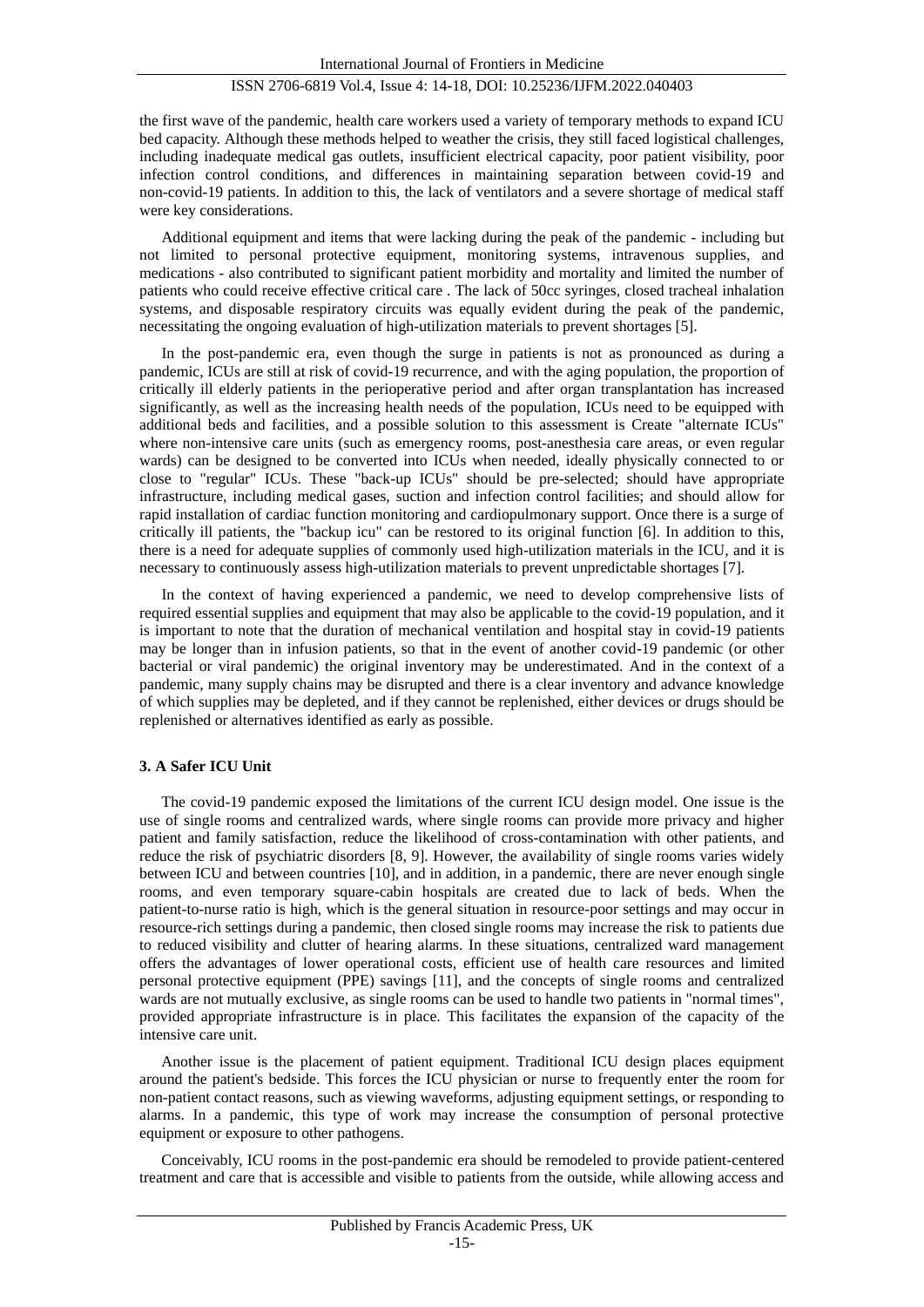control of equipment for remote care and minimizing non-direct patient care entry. At the same time, privacy and a quiet environment are important to patients. Expert guidance on ICU capacity expansion due to covid-19 based on practical experience.

#### **4. Late Start of Critical Care Medicine and Shortage of Specialized Medical Staff**

With the surge of critically ill patients after the covid-19 outbreak, the pandemic quickly overwhelmed the health care system [12], forcing hospitals to adopt crisis management standards. In terms of emergency and crisis capacity, hospitals needed to more than double their ICU capacity. Both high-income and low-income countries have revealed shortcomings in healthcare staffing [13, 14], and in an international survey of 2700 ICU staff since the covid-19 pandemic outbreak, 32% of respondents reported shortages of ICU nurses (24% in East Asia and the Pacific to 57% in South Asia) compared to 15% of ICU physicians (from 12% in North America to 50% in sub-Saharan Africa) [15]. During the pandemic, hospitals used a variety of approaches to respond to the increasing demand for ICU patients, and what is our long-term solution in the post-pandemic era? Due to the general shortage of ICU nurses, physicians, and other professionals, there is a need to reconsider how to increase the number of students in critical care medicine. The problem is that the Department of Critical Care Medicine has only gained rapid progress and development in the last three years, but due to its late start, the overall size cannot be compared with other established disciplines. The development of the Department of Critical Care Medicine must meet the needs of three dimensions, firstly, to meet the needs of routine care, secondly, to meet the emergency and temporary needs such as plague and disaster, and thirdly, to have an adequate strategic reserve of critical care.

Some studies have shown that increased investment in ICU human resources can further improve the quality of ICU medical services in China [16], therefore, in the future covid-19 coexistence with human beings, the medical education system from the national level should be adjusted accordingly, adjusting the current system of specialized training "cautious, prudent, small-scale The working principle of "prudent, steady and small scale", further increase the training of talents in critical care medicine, expand the number of training bases, increase the number of training quotas, explore a set of orderly training system, and continuously and steadily train qualified specialists for public hospitals. From the perspective of ICU specialty, it is more necessary to cultivate talents with higher and stronger professional ability and literacy to be able to face more sudden disasters and unknown challenges, so that ICU can come into the public's view and make more people understand ICU, thus attracting more medical students to choose ICU.

# **5. Insufficient Protection Training for Medical Personnel and Lack of Wartime Drills**

For many years, large public hospitals have generally attached great importance to scientific research, and the lack of attention and investment in the comprehensive capabilities of medical personnel. At the beginning of the pandemic, it was common that medical staff were not skilled enough to master the operation of donning and doffing protective clothing, but the much-needed donning and doffing skills during this covid-19 pandemic required a high level of practical ability and the necessary number of training sessions had to be conducted to achieve contamination-free requirements. The literature reports that only 23.33% of medical staff can fully master the process. A significant amount of emergency hands-on training and personal protection training is needed on an ad hoc basis to reduce the risk of viral infection, and medical staff who do not fully master the skills required to participate in frontline medical work will be at increased risk of exposure.

This pandemic highlights the lack of attention to comprehensive competency development for medical staff, including protective skills, in public hospitals. The lack of investment in continuing education departments and clinical skills training centers, which are the main focus of developing the competencies of medical staff, is evident. In the post-epidemic era, there will be another outbreak of covid-19 pandemic or other infectious diseases or other acute disasters in a certain place at any time within a long period of time, therefore, ICU should have the ability to deal with sudden disasters for a long period of time. It is important to make sure that all ICU professionals know how to perform first aid measures. Therefore, improving the proficiency of emergency skills in hospitals, especially in ICU, will be an easy way to deal with various sudden disasters in the future.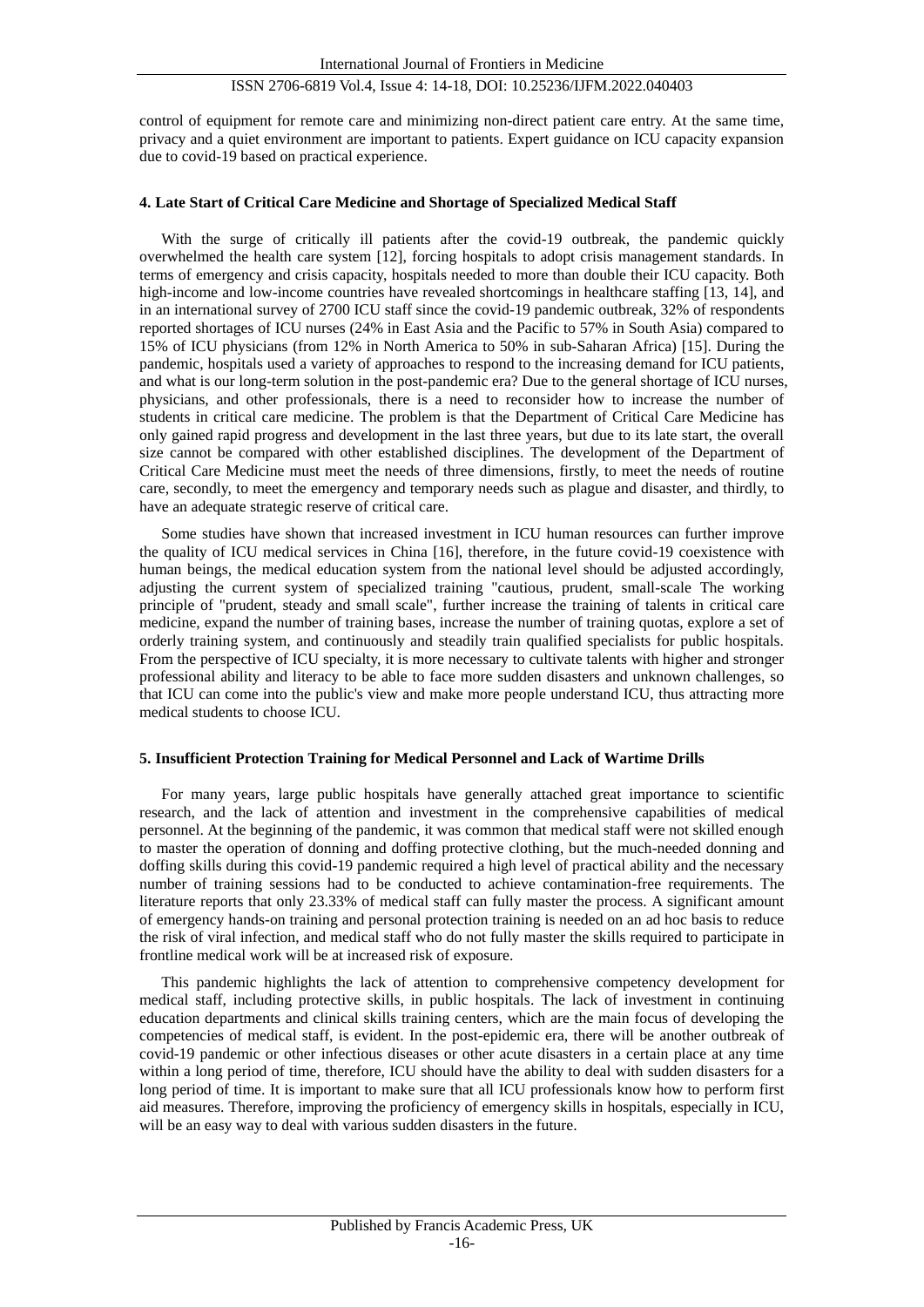#### **6. ICU Patient Triage**

During the covid-19 pandemic, many intensivists were asked to make decisions about who should and should not be admitted to the ICU [17], and some foreign centers used the "lottery" or "first come, first served" principle to prioritize patients. "This approach is not appropriate in life-threatening situations. Since there is no single criterion to capture all ethically relevant values, then a multi-principle allocation framework has been suggested as the most appropriate way to prioritize which patients receive critical care management and, depending on the context, a classification framework with other institutions at the local, regional, or national level, as well as inter-hospital referral procedures. Triage teams are a strategy that may take on more responsibility for triage decisions that are difficult for frontline clinicians to make. They include experienced clinicians (nurses and physicians), bioethicists, and community members who apply and incorporate social review criteria.

#### **7. Remote Control of Medical Care**

During the pandemic, some intensive care units connected patient equipment, including infusion pumps, physiological monitoring devices, and even ventilator control panels, outside the room to be delivered to patients via extended tubing or lines. Others have established remote control of devices using Wi-Fi or Bluetooth systems, or even artificial intelligence (AI) algorithms to administer vasopressure drugs. This saves health care workers' protective equipment and reduces the risk of health care worker exposure.

The main purpose of the remote ICU is to ensure better treatment and care for the lives of critically ill patients by having experienced critical care nurses and intensivists monitor ICU patients remotely and in real time. Because ICU patients are critically ill, they often have multiple diagnoses and need to respond promptly to various events and incorrect treatment measures. Nurses in the remote ICU are constantly monitoring automated clinical data and have access to bedside cameras. Remote ICU personnel have access to all records of patient care activities in the clinical record. The remote ICU nurse contacts the ward ICU nurse by phone or electronic note pad, and the ward ICU nurse can contact the remote ICU nurse by phone or through the emergency call button at the bedside. The remote ICU nurse can check in through the relevant information system and report timely and accurate clinically relevant information.

Many hospitals had already used remote controlled medicine in ICUs before the pandemic, but it was not widely implemented, and this covid-19 pandemic may be a turning point in the digital transformation of the critical care field [18]. Looking at the hospitals using tele-ICU platforms in this covid-19 pandemic, tele-ICU is a key strategy to address the decentralization of core healthcare resources. The greatest benefits are the savings in protective equipment and reduced risk of health care worker exposure, the ability of health care workers to complete care through remote operations, and the ability to achieve more frequent patient interactions, while changing the workflow and alleviating the shortage of health care workers. In the post-epidemic era, the development of telemedicine will be an important direction.

#### **8. Conclusion**

The covid-19 pandemic serves as a warning to us that ICUs should have greater resilience to respond to a variety of emergencies in addition to the core care responsibilities they should have. We have a unique and urgent opportunity to use current information about the positive impact on patient care during a pandemic to change the way we work and mitigate future health disasters. We can also reevaluate strategies for patients, families, and health care providers to improve care. In the post-pandemic era, critical care is more powerful than ever.

# **References**

*[1] Arabi, Y.M., et al., How the COVID-19 pandemic will change the future of critical care. Intensive Care Med, 2021. 47(3): 282-291.*

*[2] Moghadas, S.M., et al., Projecting hospital utilization during the COVID-19 outbreaks in the United States. Proc Natl Acad Sci U S A, 2020. 117(16): 9122-9126.*